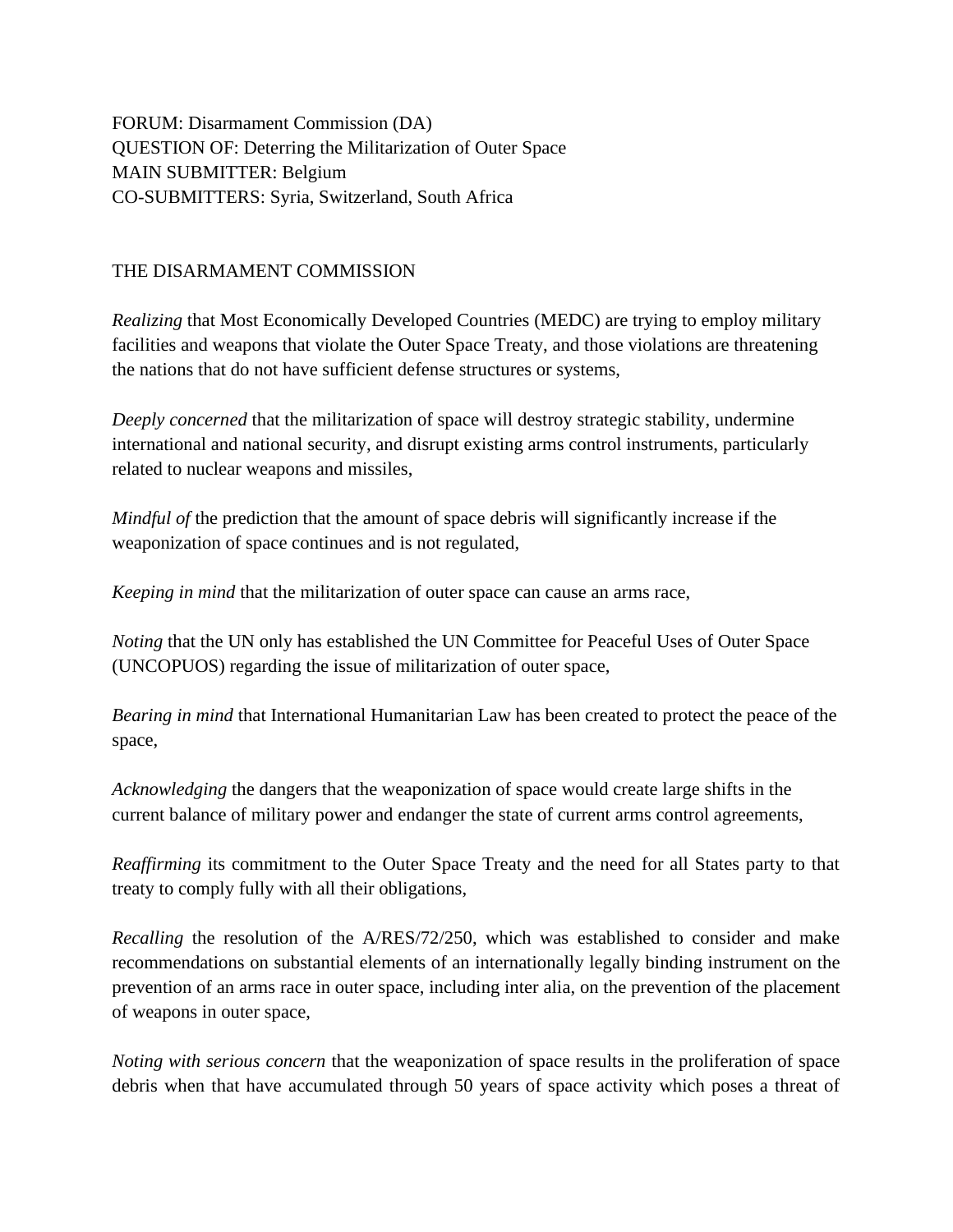allocating and deploying military arsenals in Low Earth Orbit areas where the discharge of weapons may cause harm to civilians below,

- 1. Establishes a set of international space guidelines that reflects on guidelines already developed by several national and international organizations so that countries can get out from the potential danger from outer space weapons in such ways but not limited to:
	- a. international organizations should voluntarily take measures, through national mechanisms,
	- b. avoid the intentional destruction of any on-orbit spacecraft and launch vehicle orbital stages or other harmful activities that generate long-lived debris;
- 2. Recommends all member states to treat the Prevention of an Arms Race in Outer Space (PAROS) treaty with importance in such ways but not limited to:
	- a. invite member states to discuss this treaty to be further reviewed and ratified by all nations as it brings several important restrictions that would effectively combat weaponization of space:
		- i. recall the treaty through annual meetings
		- ii. member states developed the new law or policy based on the PAROS,
	- b. encourage other member states to pressure nations who violated those restrictions or policy such as:
		- i. cooperating with the world trade union to punish such countries by imposing trade sanction,
		- ii. restricting the country to develop or launch the outer space weapon,
	- c. make a more delicate observation and restriction through ways such as but not limited to;
- 3. Strongly urges education of each state to make sure that people fully understands potential danger of militarization outer space in such ways but not limited to:
	- a. increase the rate of appearance on social media regarding the danger of space militarization in the forms of:
		- i. Facebook,
		- ii. Instagram,
		- iii. television,
	- b. provide younger generations education regarding the introduction to space technologies development by:
		- i. learning what to do in an emergency due to outer space militarization,
		- ii. providing related activities that help students understand the threat of the outer space militarization,
	- c. utilizing the International Committee of the Red Cross in educating "considering about the application of international humanitarian law to outer space",